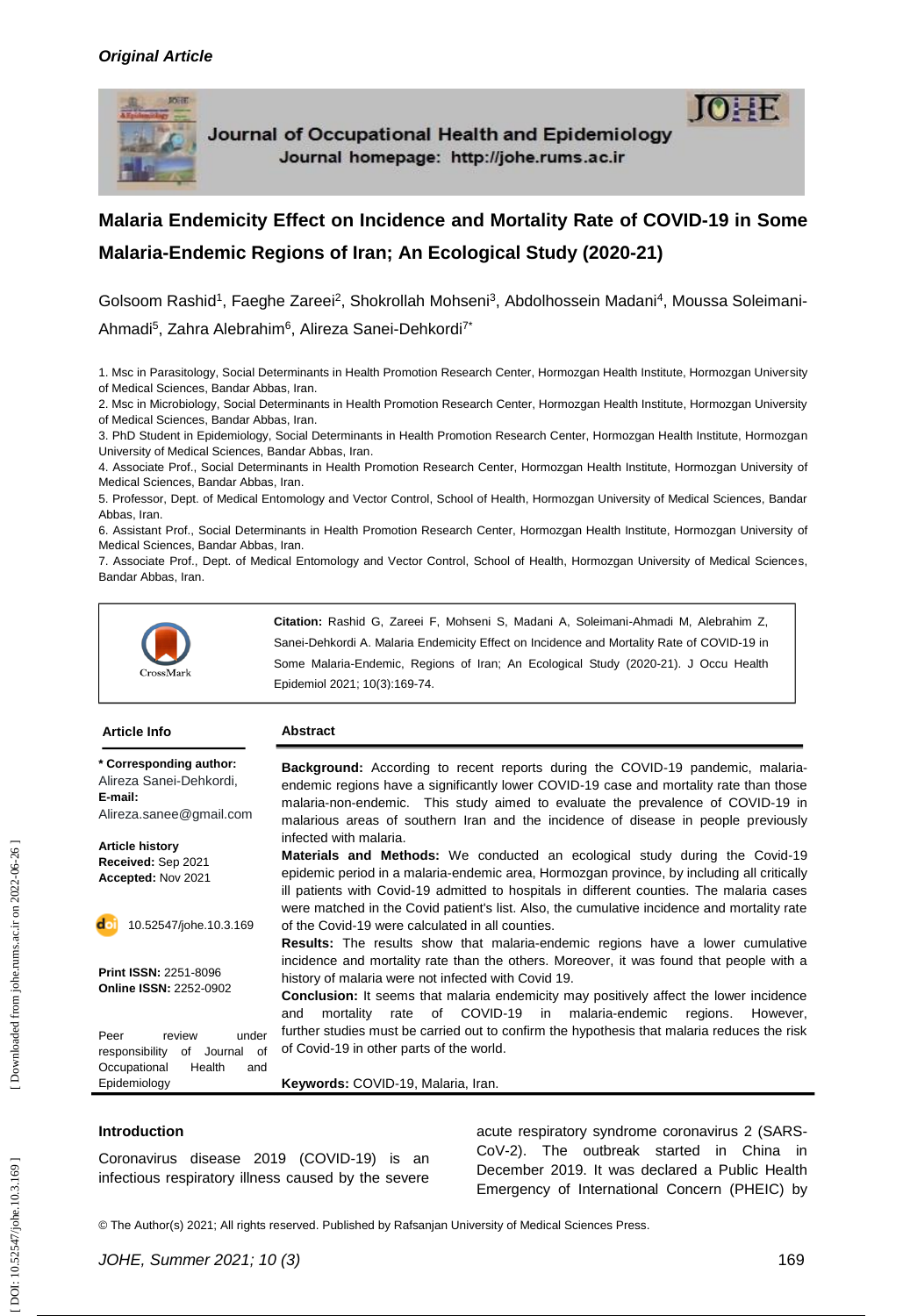the World Health Organization (WHO) in January 2020, and then a pandemic in March 2020 [1].

During the pandemic, malaria -endemic regions have a significantly lower COVID -19 case and mortality rate than other regions. Available statistics show a strong negative correlation between SARS -CoV -2 and malaria endemicity [2]. According to a malaria report in 2020, Nigeria (27%), the Democratic Republic of the Congo (12%), Uganda (5%), Mozambique (4%), Niger (3%), Burkina Faso (3%), Côte d' Ivoire (3%), Angola (3%), Mali (3%), United Republic of Tanzania (3%), and Cameroon (3%) have accounted for about 69% of all malaria cases

globally [3]. The remarkable point is that the number of confirmed cases and mortality rates of COVID -19 is relatively low in these malarious countries, including Nigeria (151000 (0.072%) confirmed cases and 1800 deaths), the Democratic Republic of the Congo (23700 (0.023%) confirmed cases and 680 deaths), Uganda (40100(0.086) confirmed cases and 330 deaths), Mozambique (54000 (0.169%) confirmed cases and 580 deaths), Niger (4700 (0.019%) confirmed cases and 170 deaths) Burkina Faso (11700 (0.055%) confirmed cases and 130 deaths), Côte d' Ivoire (31000 (0.11%) confirmed cases and 185 deaths), Angola (20400 (0.06%) confirmed cases and 490 deaths), Mali (8200 (0.04%) confirmed cases and 340 deaths), the United Republic of Tanzania (500 (0.0008%) confirmed cases and 20 deaths), Mali (8250 (0.04%) confirmed cases and 340 deaths), and Cameroon (33700 (0.12%) confirmed cases and 520 deaths) [4, 5].

The total number of people in these countries is

approximately 500 million, with 379000 confirmed COVID1 -19 cases and 5200 deaths. In these African malarious countries, fewer than ten deaths/millions of the population were reported on average, while the world average mortality of the disease is about 103 people per million [4, 5].

According to previous studies, the angiotensin converting enzyme gene (ACEI/D) and the angiotensin -converting enzyme 2 (ACE2) polymorphisms could partly explain this variable prevalence [6]. Anti-- Glucose-6-Phosphate Isomerase (GPI) antibodies that develop in malaria patients could be identified as SARS -CoV -2 glycoproteins and play a protective role against COVID -19 [7]. Also, there are many theories on the prophylaxis effect of some antimalarial drugs, such as chloroquine (CQ) and hydroxychloroquine (HCQ). HCQ and CQ target pH ‐dependent internalization and fusion by increasing lysosomes [8, 9].

Iran is one of the malaria -endemic countries in the world. According to the Ministry of Health, the most important malaria foci are located in Sistan & Baluchistan, Hormozgan, and Kerman provinces in the south and southeastern parts of Iran, with more than four -fifths of cases [10]. Iran is currently at an advanced phase of malaria elimination; however, few indigenous cases of the disease are reported every year [11]. It reported zero indigenous malaria cases for the first time in 2018 [12]. Hormozgan province is one of the most important and oldest malaria -endemic areas in the south. The incidence of malaria has significantly reduced during the past 2 decades in this province [13,14]; however, some of its counties are still considered central endemic areas of malaria (Fig. 1).



**Fig. 1.** Map of the Hormozgan province, highlighting the malaria-endemic areas [11]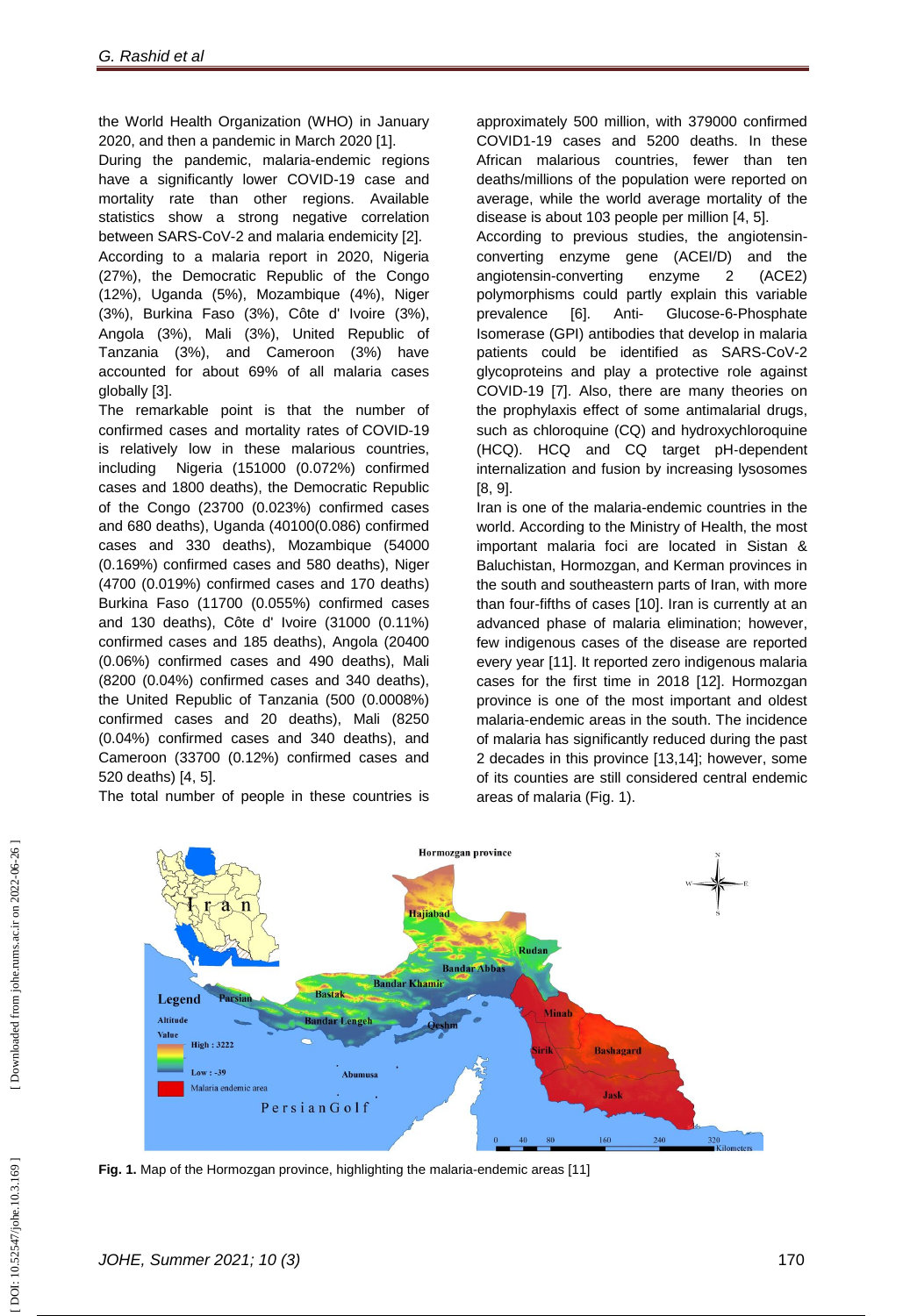This study aimed to evaluate the prevalence of COVID -19 in malarious areas of southern Iran and the incidence of the disease in people previously infected with malaria.

### **Materials and Methods**

We conducted an ecological study during the Covid -19 epidemic period in Hormozgan province from February of 2020 to February of 2021 by including all critically ill patients with Covid -19 admitted to hospitals in different counties. These patients were diagnosed according to the clinical guideline for COVID -19 diagnosis and molecular tests. Hormozgan province is a malaria -endemic area located in the south of Iran and north of the Persian Gulf between the geographical coordinates of 25.4° -28.95° N and 53.68° -59.25° E. Approximately 38% of all malaria cases of Iran have occurred in this province [15]. Currently, malaria -endemic areas in this province are Bashagard, Jask, Minab, and Sirik counties (Fig. 2).

Demographic information of COVID -19 patients of all counties, including full name, national number, age, sex, occupation, and living areas, was recorded in a particular form. Non -indigenous people and those with less than ten years of stay in Hormozgan were excluded from the study. All patients were interviewed for the history of malaria in previous years. Also, the cumulative incidence and mortality rate of the Covid -19 were calculated in counties.

On the other hand, the number of malaria cases in

each county and personal details of malaria patients over the past ten years in Hormozgan province were received from the Hormozgan Health Center. The malaria cases were searched and matched by full name, national number, and father's name in the Covid patient's list of Hormozgan province.

Related maps were prepared using Arc -GIS software, version 10.6 (Redlands, CA).

This study was approved by the Ethics Committee of the Hormozgan University of Medical Sciences (Ref. no: IR.HUMS.REC.1399.072).

#### **Results**

During the study period, 2020 –2021, 38637 COVID -19 cases were reported in Hormozgan province by the Hormozgan Health Center (Table 1). The sex ratio was determined as 1.5 (M/F). The age of patients ranged from 12 days to 109 years. Age groups were: 1% between 0 -10 years, 5% between 11 -20 years, 21% between 21 -30 months, 33% 31 -40 years, 18% between 41 -50 months, 33% between 31 -40 years, 18% between 41 -50 months, 10% between 51 -60 years, 7% between 61 -70 years, 3% between 71 -80 years, 1% between 81 -90 months, and 0.3% was 91 years and higher. The majority of the patients were housewives (27.1%), service personnel (22.66), employees (20.84), workers (6.65), militaries (6.04), healthcare personnel (5.34), students (4.68), retirees (3.21), engineers (0.62), respectively.

| Table 1. Information about Covid-19 and Malaria in different counties of Hormozgan province |  |
|---------------------------------------------------------------------------------------------|--|
|                                                                                             |  |

| Counties             | Cases of<br>Covid-19 | Cumulative<br>incidence *10 <sup>4</sup> | Mortality | Mortality<br>rates $*104$ | Malaria cases<br>$(2010 - 2020)$ |
|----------------------|----------------------|------------------------------------------|-----------|---------------------------|----------------------------------|
| Abumusa              | 42                   | 209.27                                   | 0         | 0                         | 0                                |
| Bandar Abbas         | 18868                | 295.44                                   | 486       | 7.61                      | 20                               |
| Bandar Lengeh        | 2124                 | 174.65                                   | 82        | 6.74                      |                                  |
| <b>Bandar Khamir</b> | 1236                 | 204.35                                   | 30        | 4.96                      |                                  |
| Bashagard            | 550                  | 182.58                                   |           | 0.33                      | 25                               |
| <b>Bastak</b>        | 1583                 | 189.91                                   | 35        | 4.2                       | 0                                |
| Gheshm               | 3754                 | 239.04                                   | 85        | 5.41                      | 7                                |
| Hajiabad             | 1697                 | 282.61                                   | 19        | 3.16                      | 0                                |
| Jask                 | 919                  | 150.34                                   | 17        | 2.78                      | 68                               |
| Minab                | 3812                 | 143.12                                   | 96        | 3.6                       | 18                               |
| Parsian              | 1096                 | 200.33                                   | 24        | 4.39                      | 0                                |
| Rudan                | 2226                 | 170.58                                   | 80        | 6.13                      | 3                                |
| <b>Sirik</b>         | 730                  | 142.18                                   | 8         | 1.56                      | 3                                |

The number of malaria cases between 2010 to 2020 was 151 in Hormozgan province (Table 1, Fig. 4). The distribution pattern of malaria cases was consistent with its endemicity in this province,

so that Jask county and Bashagard county had the highest number of malaria cases . After matching, it was found that people with a history of malaria were not infected with Covid 19.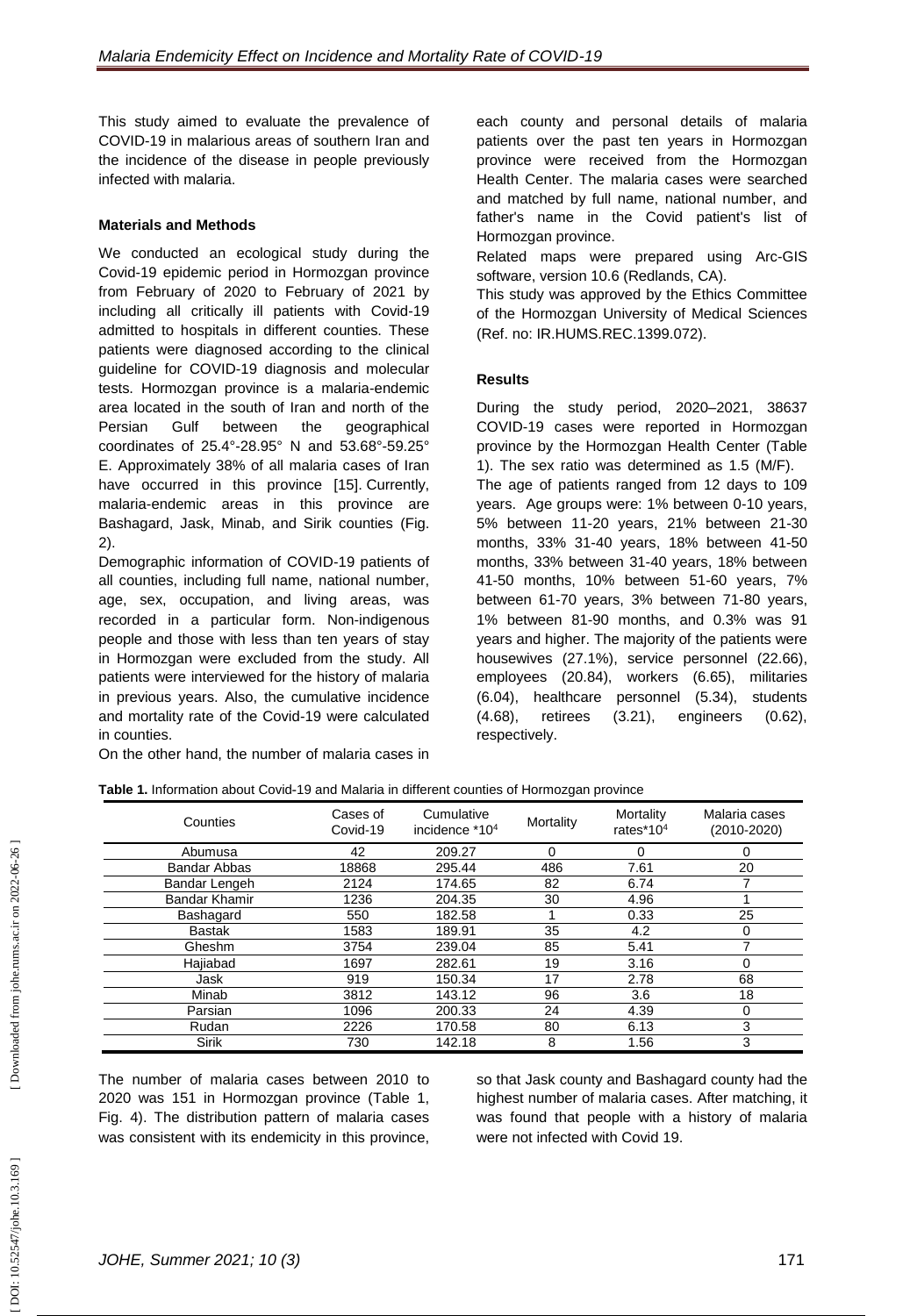

**Fig.4.** The number of malaria cases in Hormozgan province from 2010 to 2020

The cumulative incidence and mortality rate of COVID -19 show that the eastern areas of the

province, which are malaria -endemic regions, have a lower incidence of Covid 19 (Table1, Fig. 5).



**Fig. 5.** The cumulative incidence and mortality rate of COVID -19 in Hormozgan province from 2020 to 2021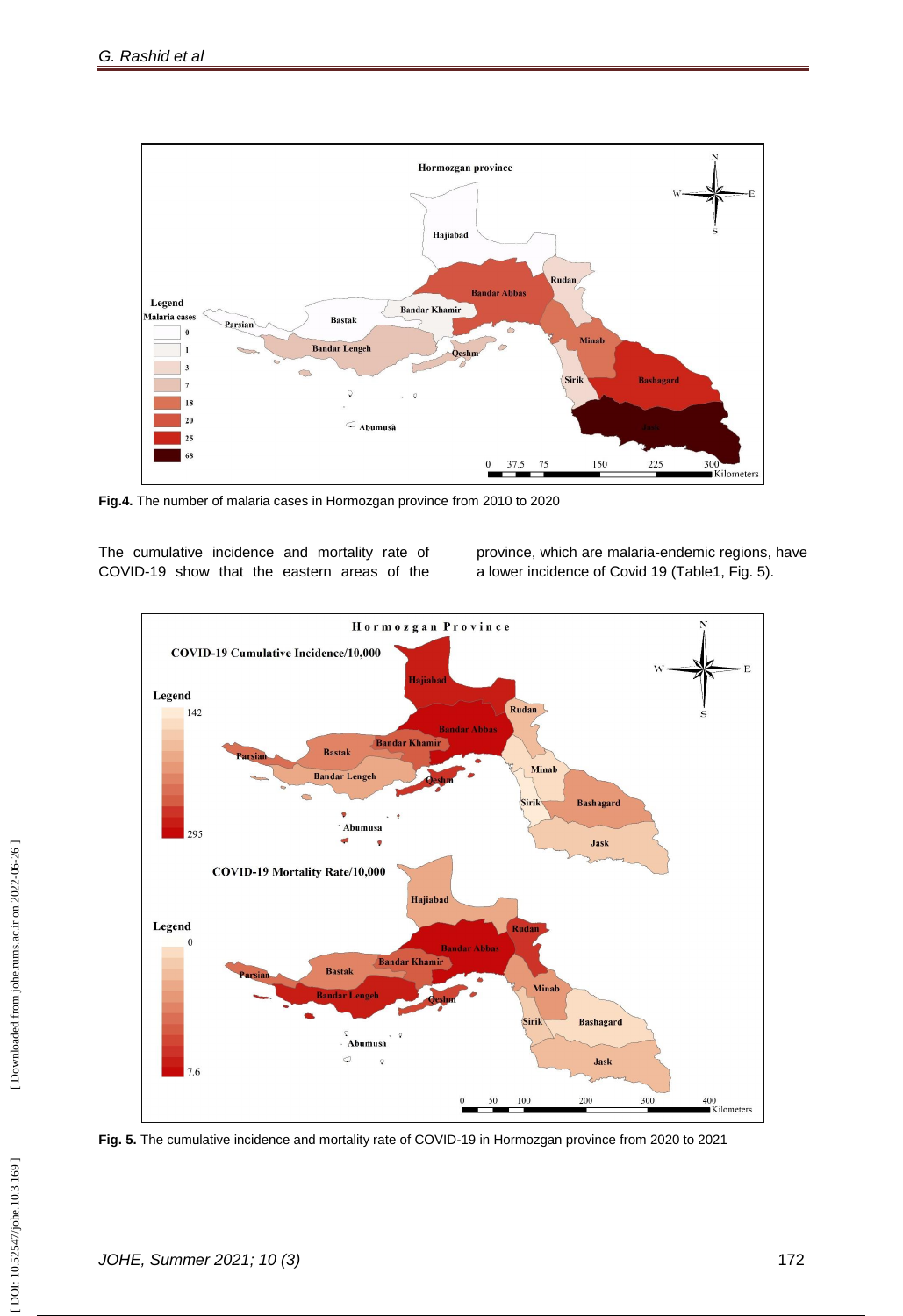## **Discussion**

The results show that some malaria -endemic areas of Iran have a lower incidence and mortality rate of Covid -19 than others. Also, based on our findings, none of the people with a history of malaria have been diagnosed with COVID -19. However, the number of 10 -year malaria cases in Hormozgan province was very low since Iran is moving toward a malaria eradication program, and with this number of malaria cases, it is not possible to make a correct judgment about the relationship between the history of malaria and Covid -19. These findings are in line with previous studies, based on which malaria can reduce the incidence of Covid 19 through various mechanisms. The main factors to justify this hypothesis are ACEI/D, ACE2, Anti- GPI antibodies in malaria patients, and the prophylaxis effect of some antimalarial drugs [6 -9]. Lestari et al. (2020) show that some antimalarial drugs, such as quinine, chloroquine, and hydroxychloroquine, can be used as a COVID -19 antidote since they block the infection of the SARS -CoV -2 virus by interacting with residue Lys353 in the peptidase domain of the ACE2 receptor [16]. Artemisinin piperaquine is currently used as an effective drug in treating cerebral and chloroquine -resistant falciparum malaria. Li et al. (2021) indicate that in patients with COVID -19, the time to reach undetectable SARS -CoV -2 is significantly shorter in the artemisinin -piperaquine group than in the control group [17]. Further studies are needed to explore the exact role of malaria endemicity on the incidence of COVID -19.

# **Conclusion**

It seems that malaria endemicity positively affects the lower incidence and mortality rate of COVID -19 in malaria -endemic regions. However, further studies must be conducted to confirm the hypothesis that malaria reduces the risk of Covid - 19 in other parts of the world, especially in African countries where malaria is endemic.

# **Acknowledgement**

The authors would like to thank Dr. Hossein pour, Dr. Fakhar, and Eng. Fekri in Hormozgan Health Center for their assistance in gathering the necessary data for this work. This study received financial support from the Research Deputy of Hormozgan University of Medical Sciences (Project No. 99084).

**Conflict of interest:** None declared.

## **References**

- 1. World Health Organization. Coronavirus disease 2019 (COVID -19): situation report, 82. Geneva, Switzerland: World Health Organization; 2020.
- 2 . Lawal Y. Africa's low COVID -19 mortality rate: A paradox? Int J Infect Dis 2021; 102:118 -22.
- 3 . World Health Organization. World Malaria Report 2020: Geneva, Switzerland: World Health Organization; 2020.
- 4 . Worldometers. COVID COVID-19 Coronavirus Pandemic: Reported Cases and Deaths by Country. 2021 Feb 20. Available from: [https://www.worldometers.info/coronavirus/#cou](https://www.worldometers.info/coronavirus/#countries) [ntries](https://www.worldometers.info/coronavirus/#countries)
- 5 . Worldometers. World Population by Country. 2021 Feb 20. Available from: [https://www.worldometers.info/worl](https://www.worldometers.info/world-population/population-by-country/) d [population/population](https://www.worldometers.info/world-population/population-by-country/) -by -country/
- 6 . Bosso M, Thanaraj TA, Abu -Farha M, Alanbaei M, Abubaker J, Al -Mulla F. The Two Faces of ACE2: The Role of ACE2 Receptor and Its Polymorphisms in Hypertension and COVID -19. Mol Ther Methods Clin Dev 2020; 18:321 -7.
- 7 . Parodi A, Cozzani E. Coronavirus disease 2019 (COVID 19) and Malaria. Have anti glycoprotein antibodies a role? Med Hypotheses 2020; 143:110036.
- 8 . Gao J, Tian Z, Yang X. Breakthrough: Chloroquine phosphate has shown apparent efficacy in treatment of COVID -19 associated pneumonia in clinical studies. Biosci Trends 2020; 14(1):72 -3.
- 9 . Shah S, Das S, Jain A, Misra DP, Negi VS. A systematic review of the prophylactic role of chloroquine and hydroxychloroquine in coronavirus disease ‐19 (COVID ‐19). Int J Rheum Dis 2020; 23(5):613 -9.
- 10 . Raeisi A, Gouya MM, Nadim A, Ranjbar M, Hasanzehi A, Fallahnezhad M, et al. Determination of Malaria Epidemiological Status in Iran's Malarious Areas as Baseline Information for Implementation of Malaria Elimination Program in Iran. Iran J Public Health 2013; 42(3):326 -33 .
- 11 . Vatandoost H, Raeisi A, Saghafipour A, Nikpour F, Nejati J. Malaria situation in Iran: 2002 –2017. Malar J 2019; 18(1):200.
- 12 . Azizi H, Davtalab -Esmaeili E, Farahbakhsh M, Zeinolabedini M, Mirzaei Y, Mirzapour M. Malaria situation in a clear area of Iran: an approach for the better understanding of the health service providers' readiness and challenges for malaria elimination in clear areas. Malar J 2020; 19(1):114.
- 13 . Sanei -Dehkordi A, Soleimani Soleimani-Ahmadi M, Jaberhashemi SA, Zare M. Species composition, seasonal abundance and distribution of potential anopheline vectors in a malaria endemic area of Iran: field assessment for malaria elimination. Malar J 2019; 18(1):157.
- 14 . Zare M, Soleimani -Ahmadi M, Davoodi SH, Sanei -Dehkordi A. Insecticide susceptibility of

DOI: 10.52547/johe.10.3.169]